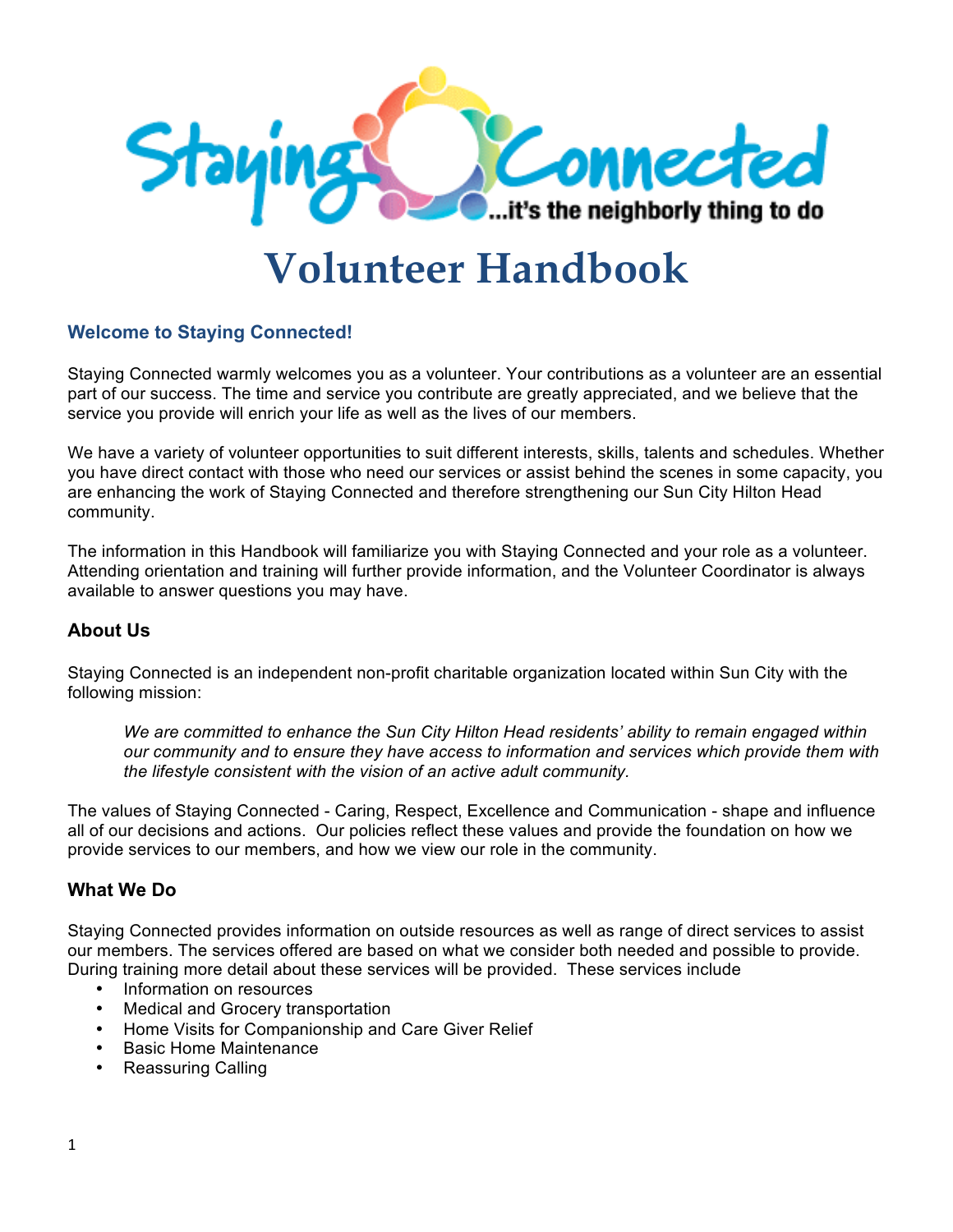# **What We Do Not Do**

As we are resident volunteers, Staying Connected cannot take the place of a health care provider, assisted living or nursing home facilities for those who require medical care or intensive custodial services.

- We do not provide personal care, housekeeping services including cooking, nor distribute medications nor physically lift a member.
- We do not provide financial nor medical advice.
- We do not pick up a Member who has fallen without professional help. Call 911.
- We do not accept gifts. Sharing coffee, tea, cookies acceptable.
- We do not share confidential information or gossip about Members with anyone outside Staying Connected. You may however discuss Members with appropriate Staying Connected staff when seeking guidance or advice.

# **Introduction to Volunteering**

# **What are the qualifications for being a Staying Connected volunteer?**

- A volunteer will be a resident of Sun City Hilton Head
	- A volunteer will have the ability to perform the tasks required to provide the services they have selected
		- $\circ$  This ability to perform the above tasks includes having access to transportation necessary to provide services, without requiring other volunteer assistance
		- $\circ$  This ability to perform the above tasks includes having the level of computer proficiency required to participate in the volunteer process.
- A volunteer will complete the volunteer process as required, including orientation, interview and relevant training.
- A volunteer will follow the Staying Connected established rules and procedures.
- A volunteer will maintain Member confidentiality.
- A volunteer will support a positive image of Staying connected when out in community.
- A volunteer will agree to accept an assignment shortly after being activated as a volunteer. Support will be provided at every step. If no assignment is accepted by the Volunteer within six months, the Volunteer may be removed from active status unless extenuating circumstances are approved by Volunteer Director.
- Code of Conduct: as a representative of Staying Connected, a volunteer is expected to behave toward both members and volunteers with decorum and in a manner respectful and considerate of all parties.

## **Becoming a volunteer is easy**

*Step One*: fill out an application and return to Hub office

*Step Two*: attend an Orientation session and be interviewed.

- At Orientation the applicant receives information on the Staying Connected organization, services provided, its policies and procedures.
- Following orientation, applicant will be interviewed and interests discussed.
- Volunteers are expected to sign the Volunteer Pledge and Agreement of Confidentiality at the interview.
- All volunteers will have a public records background check.

*Step Three*: Volunteers will attend a training session in their area of interest.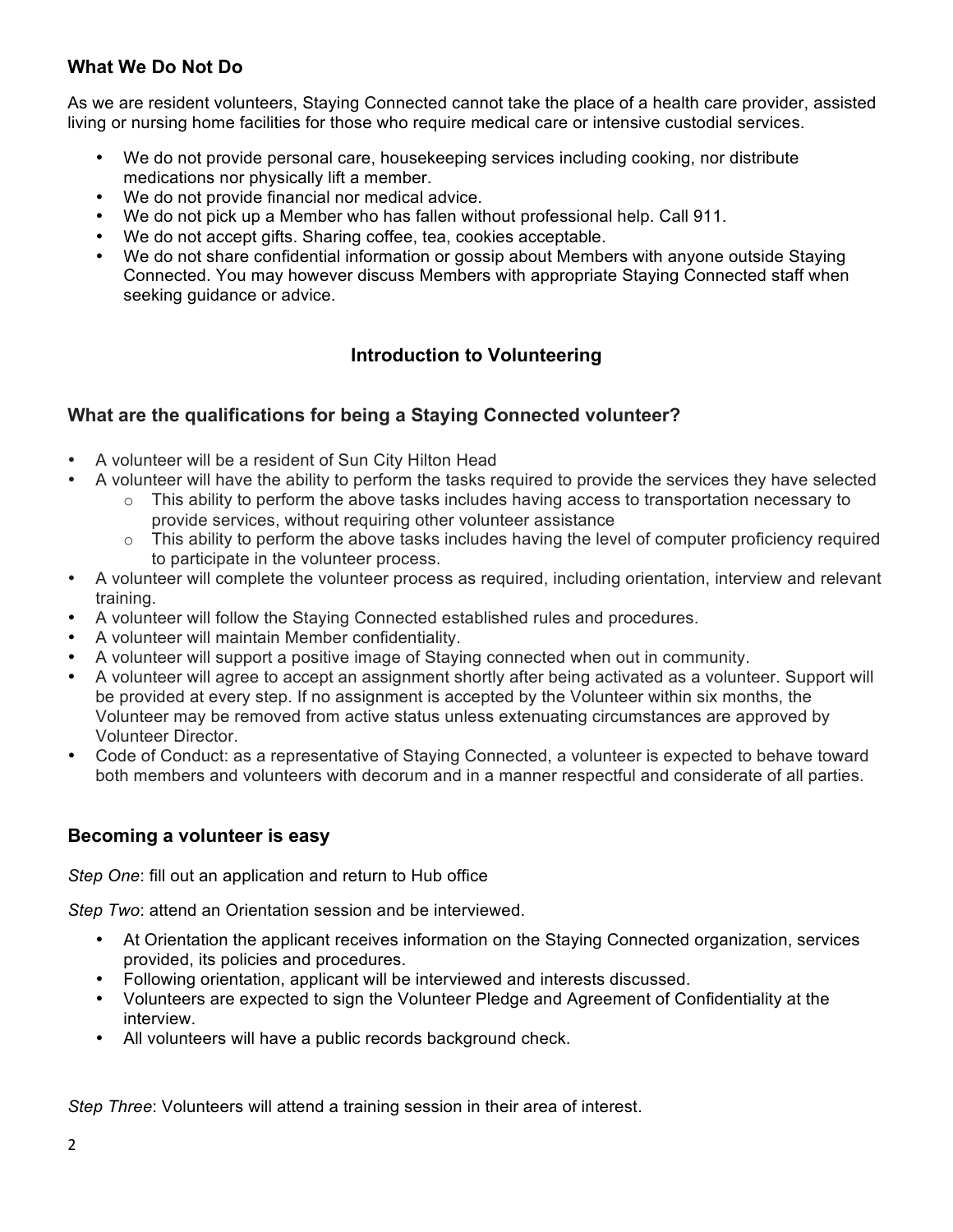- All volunteers receive notification of available training sessions and may attend one or all of them.
- At training volunteers are provided the information needed to participate as a volunteer in their area of interest.
- At training volunteers will learn how to select assignments through the scheduling software system, and selections will be based upon volunteer availability.
	- Volunteers must be trained in their area of service in order to access requests for service in that area.
- Newly trained volunteers will be provided with additional support or mentoring at their request so they are confident in accepting their initial request for services. Questions can be addressed by Volunteer Training Coordinator or Service Coordinator in the trained area.
- For volunteers interested in providing transportation services, an additional background check through Division of Motor Vehicles (DMV) is included in the procedures.

*Step Four*: Volunteers accept an assignment to provide a service to a member, work in the Resource Hub, or participate in many activities supporting Staying Connected, such as marketing, fund-raising, and office support.

- As per Staying Connected policy, a volunteer is expected to accept an assignment shortly after being activated as a volunteer, with support and encouragement provided at every step. If no assignment is accepted by the Volunteer within six months, the Volunteer may be removed from active status unless extenuating circumstances are approved by Volunteer Director.
- Support for volunteer is always available through the Hub, Volunteer Coordinator, Service and Member Coordinators, and Volunteer Support staff.
- Volunteers are required to post their hours. This information is an important tool used by Staying Connected for program planning.
- Volunteers also are required to post mileage. This information is useful for program planning and can be used by the volunteer for income tax deductions.
- Volunteers are not permitted to accept any tips or monies or gifts from residents. Coffee, tea or cookies are acceptable.
- Volunteers are not permitted to engage in activities and provide services to members beyond the accepted scope of Staying Connected policies; questions or concerns can be discussed with the Volunteer Director, Services Director or your Service Coordinator.
- Volunteers are to report changes or concerns about a Member's situation to the Member Coordinator.
- Volunteers are provided with both Coordinator contact information and Emergency Situation procedures at training and it is recommended this information is kept with volunteer.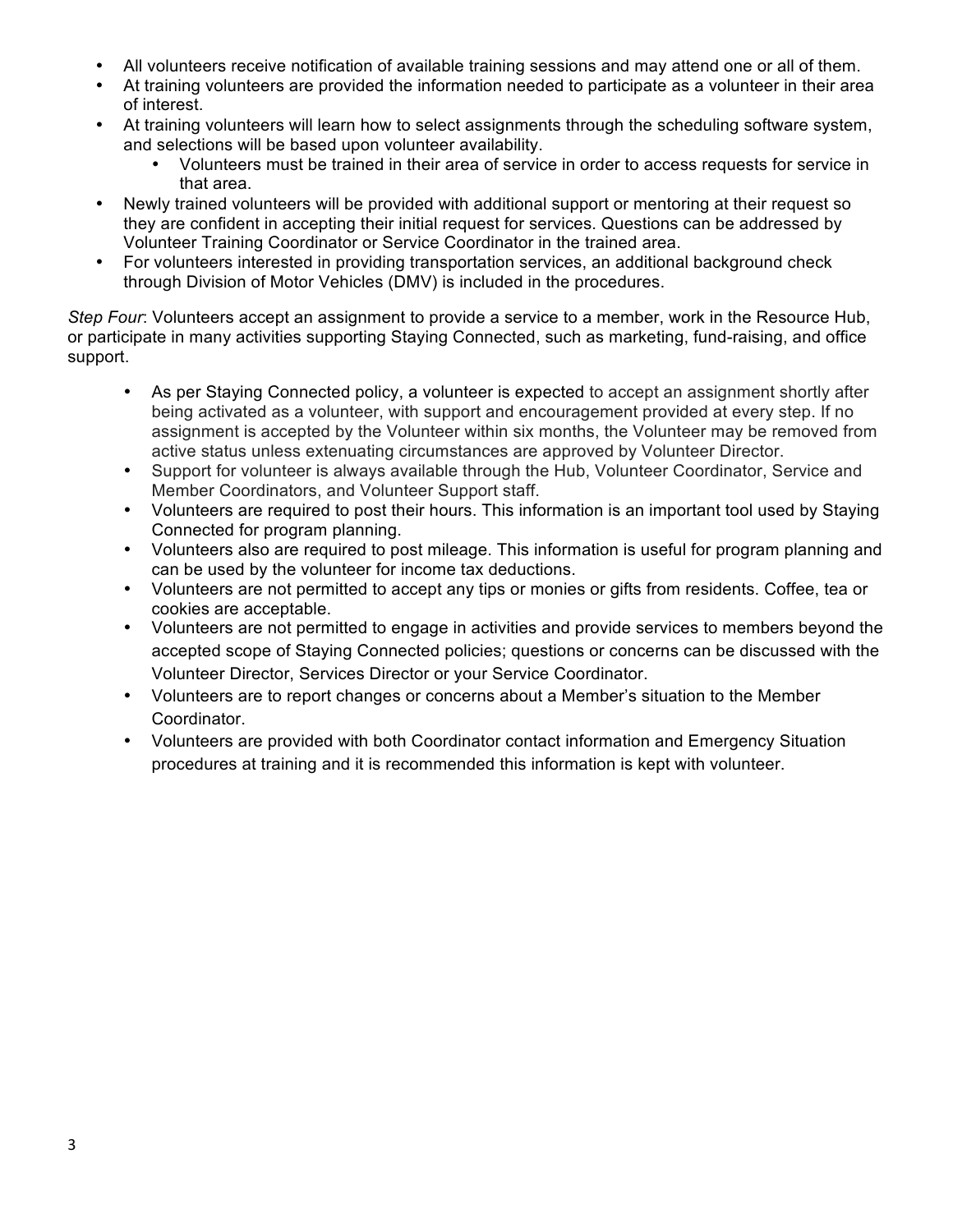# **Guidelines on Interacting with Members**

#### **Maintain boundaries:**

1. Boundaries are what make volunteers different from best friends or family. Volunteers are sympathetic but should have enough distance to be objective and realistic. Volunteers are caring but should not form dependent relationships with Members.

2. When establishing boundaries, we are clear about the fact that once a volunteer has provided a service via Staying Connected, they are a representative of our organization and not acting as a "friend". We protect our volunteers as it relates to liability and risk through liability insurance and extended auto insurance.

3. Any service or interaction between a volunteer and a member which has not been scheduled through our online system is NOT covered by our insurance, so the volunteer is putting themselves and the Member at risk by assisting "off-book".

4. Although we are aware that any volunteer who is helping the same member on a continuing basis may build a closer-than-usual relationship with the Member, our policies and volunteer handbook ensure that volunteers understand the implications of becoming a "friend" and the associated risk and liabilities.

#### **How do I know if I am crossing boundaries?**

1. You engage in activities or behavior that you keep secret from Staying Connected because you know they are outside accepted rules.

2. The Member is becoming dependent on you.

3. You may lose objectivity as you become overly attached to a Member.

4. You feel that the Member is your responsibility. You feel the need to "take over" and make decisions you are not being asked to make.

5. After a visit you may feel sad, depressed or anxious. You can't stop thinking about a Member's situation.

6. You feel it is your responsibility to save, cure or rescue a Member.

7. You can't say "no" to a Member's request even though you know it is something you should not do.

8. You are acting as if you were a trained psychotherapist, rather than a volunteer who is compassionate but not a mental health counselor.

9. If you find any of the above apply to you, contact the Volunteer Director, who is *always available to talk with the volunteer about any questions or concerns you have about your role as a volunteer. We are here to help you.* 

#### **Be a good listener:**

You may be one of very few contacts the Member has with the outside world. Show a positive attitude and a lively interest in whatever Members talk about. If you are truly worried about a Member's status, communicate your concerns to the Member Coordinator.

#### **Some listening guidelines:**

- Listen respectfully when Members talk about their religious or political beliefs. Never argue with them, rather show respect for their views. Do not give your political or religious views nor engage in arguments if disagree. Ask questions that indicate you want to understand them.
- Let Members talk, but do not feel you have to come up with solutions to their complaints or problems – unless of course you think there is imminent danger.
- Be prepared to listen and help the Member feel understood. Patiently wait for your turn to express your thoughts. Repeat what you have heard to ensure that each Member feels understood.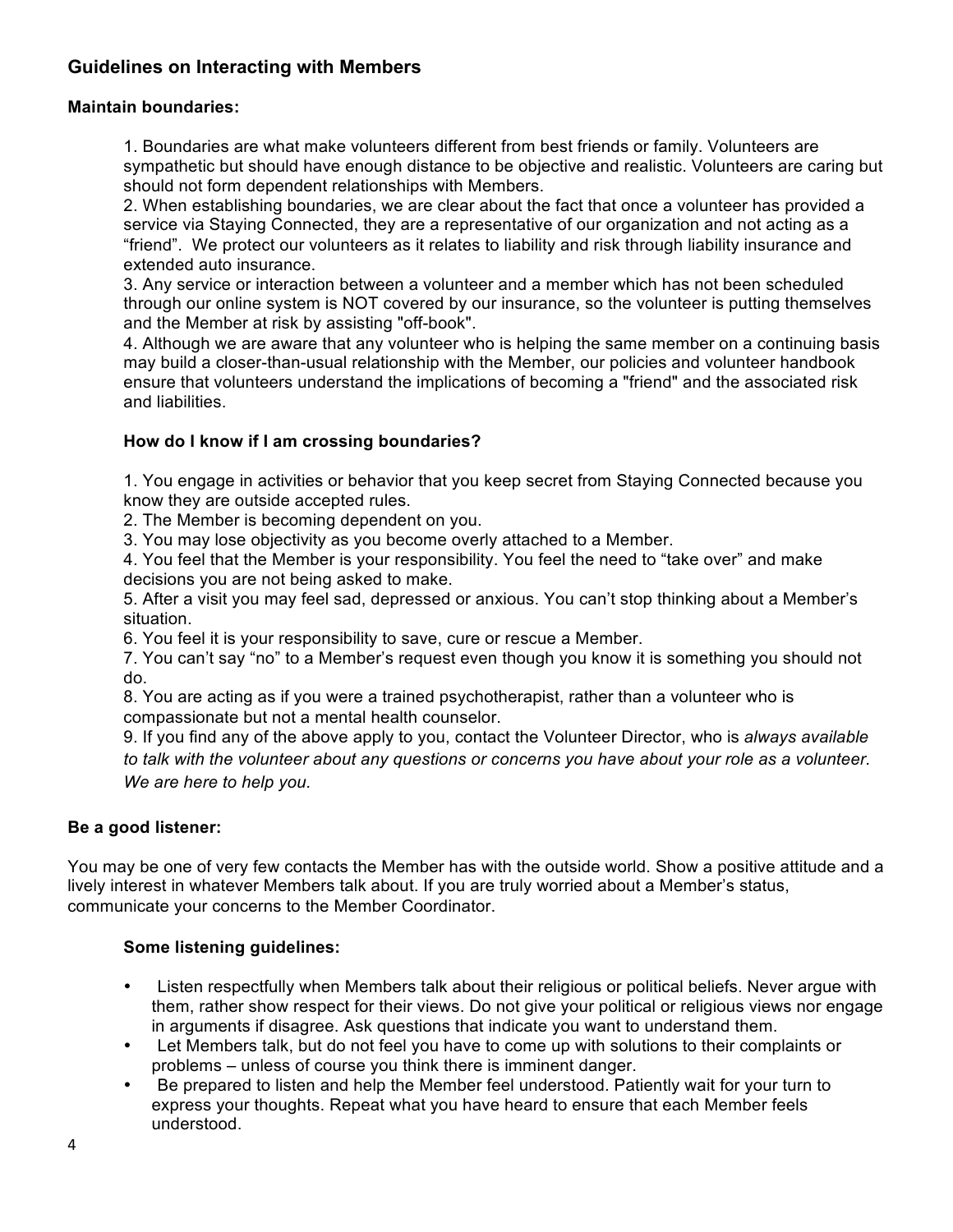• Talk about what interests the Member – it may not be what interests you. If you hear "stories" that sound like wishful thinking, don't try to challenge the anecdote. Instead say, "Tell me more about that."

## **Staying Connected Contact Information**

Please contact Volunteer Director for any questions about volunteering through the Resource Hub office number: 843-705-2259

For all other questions, contact Resource Hub at 843-705-2259.

Location and office hours of Resource Hub: Yemessee Craft Center (next to Pinckney Hall); office hours are weekdays 9:00 – 3:00; closed holidays.

Mailing address: PO Box 1281, Bluffton SC 29910

Website: www.stayingconnectedschh.org

Email: ResourceHub@StayingConnectedSCHH.org

Staying Connected Inc. is an independent, not for profit, charitable 501 (c) (3) corporations and has no affiliation with SCHH Community Association or Pulte Group.

Revised 11/23/18